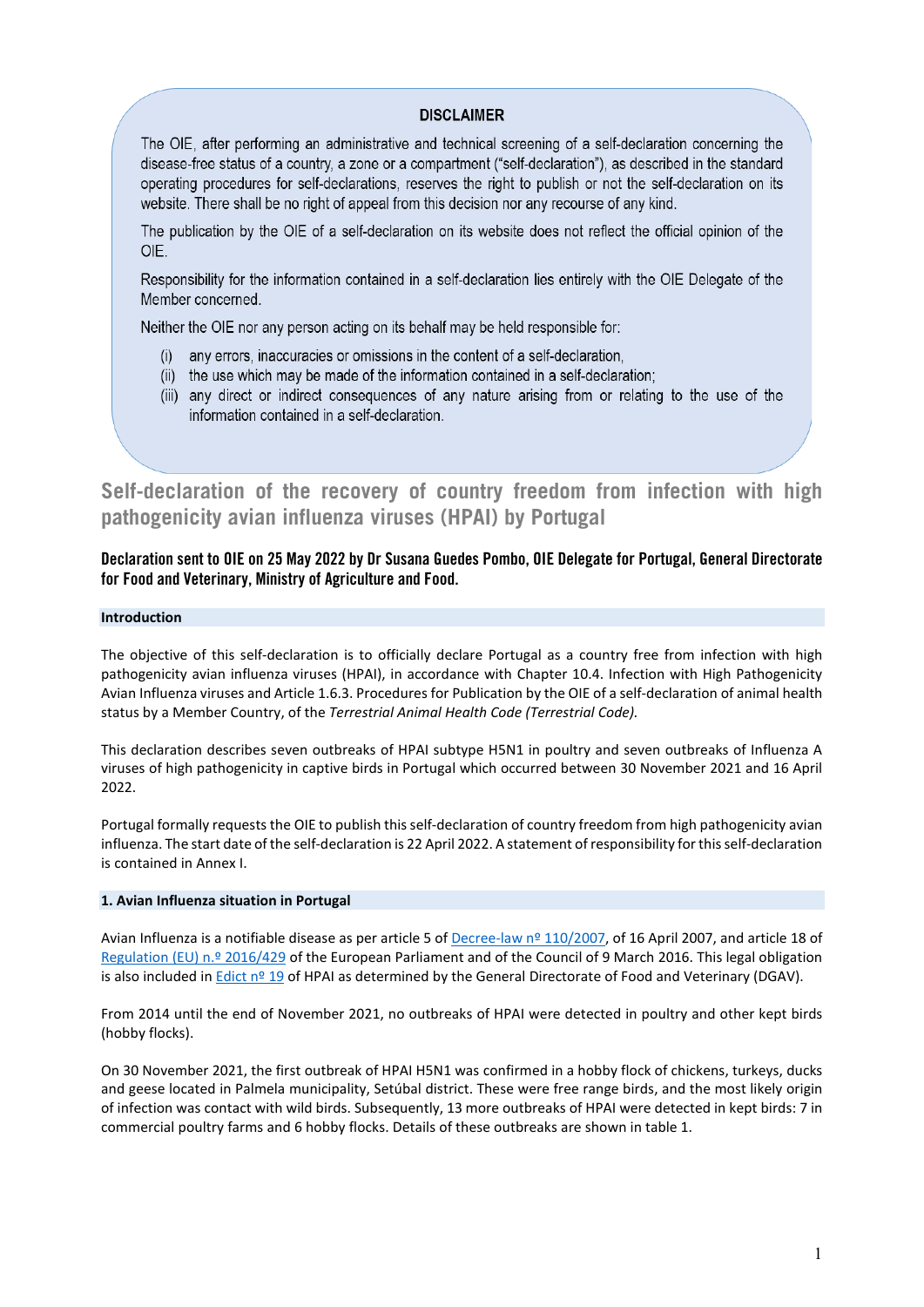Table 1 – Outbreaks of Highly Pathogenic Avian Influenza in domestic birds in Portugal, from November 2021 to March 2022

| Outbrea<br>k n <sup>o</sup> | OIE-<br><b>WAHIS</b><br>report ID | OIE-<br><b>WAHIS</b><br>outbrea<br>k n <sup>o</sup> | <b>Municipality</b>       | <b>HPAI</b><br>confirmation<br>date | <b>Virus</b><br>subtyp<br>e | <b>Suspicion</b><br>type | $N^{\rm o}$<br>suscep<br>tible<br>birds | Category                | Holding<br>type                                    | Final<br>cleaning<br>and<br>disinfectio<br>$\mathbf n$<br>completio<br>n date |
|-----------------------------|-----------------------------------|-----------------------------------------------------|---------------------------|-------------------------------------|-----------------------------|--------------------------|-----------------------------------------|-------------------------|----------------------------------------------------|-------------------------------------------------------------------------------|
| 1/GAAP                      | IN 152790                         | ob 9352<br>7                                        | Palmela                   | 30/11/2021                          | H5N1                        | Clinical                 | 79                                      | Captive<br>birds        | Hobby flock                                        | 06/12/202<br>1                                                                |
| 2/GAAP                      | IN 153147                         | ob 9455<br>4                                        | Óbidos                    | 23/12/2021                          | H5N1                        | Clinical                 | 18100                                   | Poultry                 | Fattening<br>turkeys                               | 31/01/202<br>$\overline{c}$                                                   |
| 3/GAAP                      | IN 153245                         | ob 9473<br>8                                        | Vila Nova da<br>Barquinha | 30/12/2021                          | H5N1                        | Clinical                 | 7353                                    | Poultry                 | Fattening<br>turkeys                               | 31/01/202<br>2                                                                |
| 4/GAAP                      | IN 153302                         | ob 9448<br>83                                       | Santiago do<br>Cacém      | 03/01/2022                          | H5N1                        | Clinical                 | 60                                      | Captive<br>birds        | Hobby flock                                        | 05/02/202<br>$\overline{c}$                                                   |
| 3C/GAA<br>P                 | FUR 1535<br>46                    | ob 9561<br>$\mathbf{1}$                             | Constância                | 14/01/2022                          | H5N1                        | Clinical                 | 95                                      | Captive<br>birds        | Hobby flock                                        | 15/02/202<br>$\overline{c}$                                                   |
| 7/GAAP                      | FUR 1538<br>85                    | ob 9654<br>9                                        | <b>Torres Vedras</b>      | 04/02/2022                          | H5N1                        | Clinical                 | 12242                                   | Poultry                 | Fattening<br>turkeys and<br>free range<br>broilers | 10/03/202<br>$\overline{c}$                                                   |
| 7B/GAA<br>P                 | <b>FUR 1540</b><br>14             | ob_9721<br>1                                        | <b>Torres Vedras</b>      | 08/02/2022                          | H5N1                        | Clinical                 | 61112                                   | Poultry                 | Chicken<br>breeders                                | 20/03/202<br>$\overline{c}$                                                   |
| 7C/GAA<br>$\mathbf{P}$      | <b>FUR 1540</b><br>59             | ob 9737<br>8                                        | <b>Torres Vedras</b>      | 10/02/2022                          | H5N1                        | Clinical                 | 31414                                   | Poultry                 | Chicken<br>breeders                                | 20/03/202<br>$\overline{c}$                                                   |
| 7D/GAA<br>$\mathbf{P}$      | <b>FUR 1541</b><br>50             | ob 9761<br>4                                        | <b>Torres Vedras</b>      | 14/02/2022                          | H5N1                        | Clinical                 | 12414                                   | Poultry                 | Breeding<br>ducks                                  | 21/03/202<br>$\overline{c}$                                                   |
| 7E/GAA<br>P                 | FUR_1542<br>66                    | ob_9797<br>1                                        | <b>Torres Vedras</b>      | 19/02/2022                          | H5N1                        | Clinical                 | 85500                                   | Poultry                 | Breeding<br>ducks                                  | 25/03/202<br>$\overline{c}$                                                   |
| 8/GAAP                      | FUR_1542<br>11                    | ob_9786<br>3                                        | Mértola                   | 18/02/2022                          | H5N1                        | Clinical                 | 26                                      | Captive<br><b>birds</b> | Hobby flock                                        | 22/03/202<br>$\overline{c}$                                                   |
| 10/GAA<br>P                 | <b>FUR 1544</b><br>61             | ob 9859<br>8                                        | Ferreira do<br>Alentejo   | 28/02/2022                          | H5N1                        | Clinical                 | 13                                      | Captive<br>birds        | Hobby flock                                        | 01/04/202<br>$\overline{c}$                                                   |
| 11/GAA<br>P                 | <b>FUR 1544</b><br>61             | ob 9860<br>2                                        | Vila do Conde             | 03/03/2022                          | H5N1                        | Clinical                 | 60                                      | Captive<br>birds        | Hobby flock                                        | 03/04/202<br>$\overline{c}$                                                   |
| 13/GAA<br>$\mathbf{P}$      | FUR 1545<br>52                    | ob_9898<br>5                                        | Castro Marim              | 15/03/2022                          | H5N1                        | Clinical                 | 53                                      | Captive<br>birds        | Hobby flock                                        | 16/04/202<br>$\overline{c}$                                                   |

A map of the location of the outbreaks is shown in annex II.

All outbreaks were confirmed by Real-Time Polymerase Chain Reaction (PCR) and gene sequencing by INIAV, I.P., which is the National Reference Laboratory for Animal Health (NRL).

Epidemiological investigations concluded that direct or indirect contact with wild birds was the probable source of infection for most outbreaks. All the farms affected in the municipality of Torres Vedras belonged to the same poultry production company and infection may have been disseminated through movements of staff and vehicles. However, the first outbreak of this cluster was confirmed in a farm where a significant number of wild birds had been present on the area surrounding the poultry houses.

### **2. Control and eradication measures in response to avian influenza outbreaks**

In all outbreaks, following notification of HPAI clinical suspicion, official veterinarians of the General Directorate for Food and Veterinary (DGAV) local services carried out visits to the suspected holdings for clinical inspection, sampling and placing holdings under official surveillance. Samples were immediately delivered to the NRL and analytic results were available within the first 24 hours after sampling.

Upon each confirmation, DGAV issued an Edict determining reinforced biosecurity measures, namely mandatory confinement of all kept birds in mainland Portugal, as well restrictions to be enforced in the protection and surveillance zones. Simultaneously, control and eradication measures foreseen in [Commission Delegated](https://eur-lex.europa.eu/legal-content/EN/TXT/?uri=CELEX%3A02020R0687-20210714&qid=1653406752816)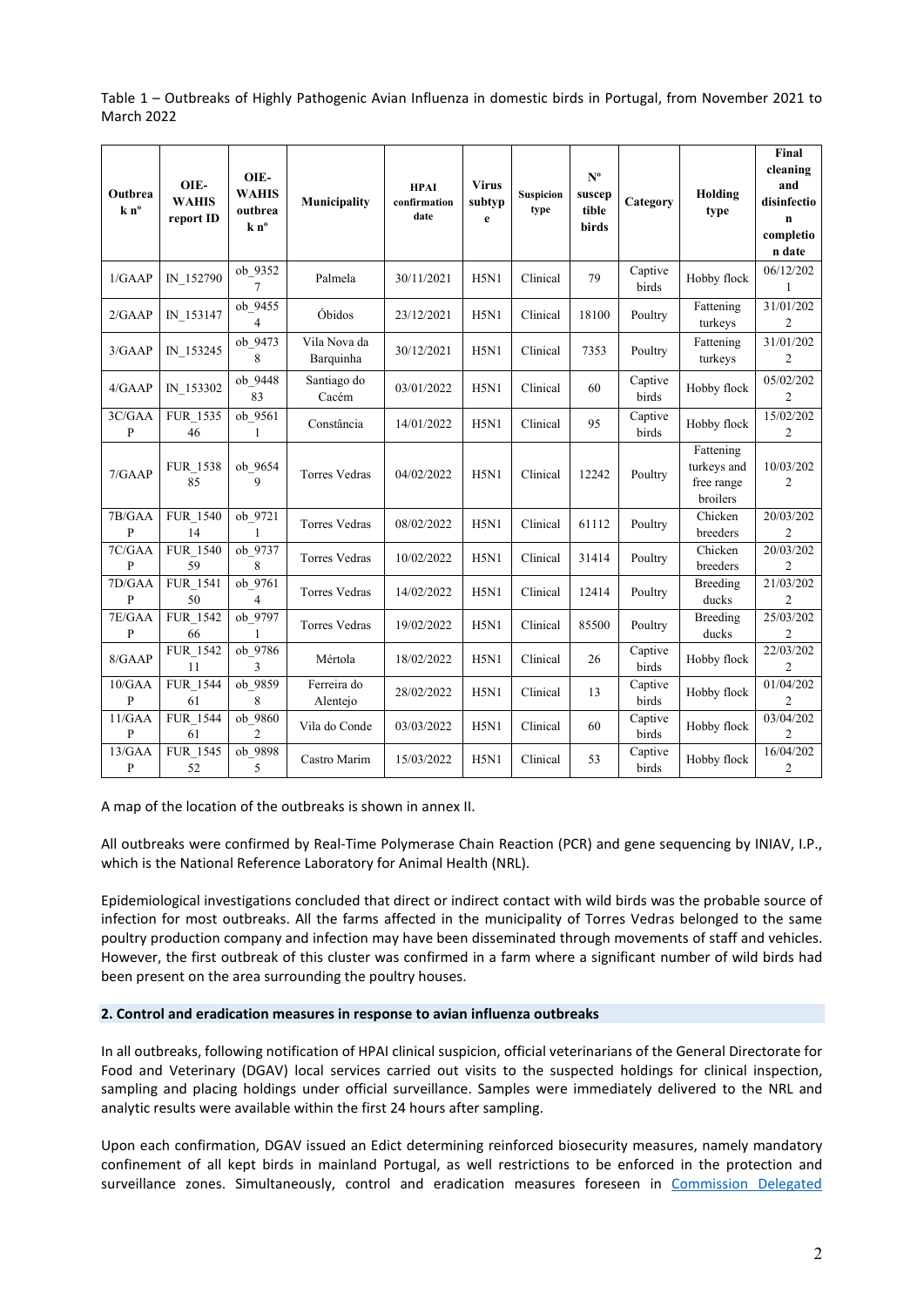[Regulation \(EU\) n.º 2020/687](https://eur-lex.europa.eu/legal-content/EN/TXT/?uri=CELEX%3A02020R0687-20210714&qid=1653406752816) were carried out by teams of official veterinarians, or under their supervision, including:

- Quarantine and updated epidemiological enquiry;
- Stamping out;
- Disposal of carcasses, by-products (manure) and waste according to Regulation (EC) nº 2009/1069 of the European Parliament and of the Council;
- Cleaning and disinfection of premises, vehicles, equipment and other contaminated objects;
- Tracing and recall of poultry products meat and incubation eggs;
- Implementation of restriction zones:
	- Protection zone area within a circle of a 3 km radius centred on the infected premises;
	- Surveillance zone area within a circle of a 10 km radius centred on the infected premises.

Within these restriction zones the following measures were implemented:

- Inventory of all poultry holdings;
- All holdings were visited by official veterinarians for clinical examination of the poultry and other captive birds.
- Reinforced surveillance within restriction zones:
	- Sampling for HPAI virus screening of all flocks kept within protection zone and of epidemiologically related flocks;
	- Sampling for HPAI virus screening before movements authorised under granted derogations.
- Movement restrictions and prohibitions:
	- No poultry or other captive birds as well as eggs, for incubation or consumption, may enter or leave a holding without authorisation granted by DGAV;
	- Removal or spreading of used litter, manure or slurry from holdings is prohibited. Removal of manure and used litter may carried out when authorised by DGAV;
	- Transport of poultry meat from slaughterhouses, cutting plants and cold stores is prohibited unless authorised by DGAV;
	- Fairs, markets, shows or other gatherings of poultry or other captive birds are prohibited.
	- Release of poultry for game birds restocking is prohibited.
- Reinforced biosecurity measures:
	- Preventing contacts with wild birds;
	- Entrance of staff and visitors only when strictly necessary;
	- Records of each visit must be kept by holdings;
	- All staff and visitors entering or leaving poultry holdings must strictly follow disinfection procedures;
	- All parts of vehicles entering or leaving poultry holdings must be cleaned and disinfected;
	- Dead birds (normal daily mortality) must be promptly disposed according to Regulation (EC) nº 1069/2009;
	- All vehicles and equipment used for transporting live poultry or other captive birds, meat, feed, manure, slurry and bedding and any other material or substances likely to be contaminated are cleaned and disinfected after each transport and allowed to completely dry before any subsequent use.

Measures within the protection zone were lifted 21 days after conclusion of cleaning and disinfection of the infected holdings. At the end of this period, protection zone was included in the surveillance zone for further 9 days.

### **3. Results of the reinforced surveillance within restriction zones**

The results of reinforced surveillance within restriction zones are shown in table 2.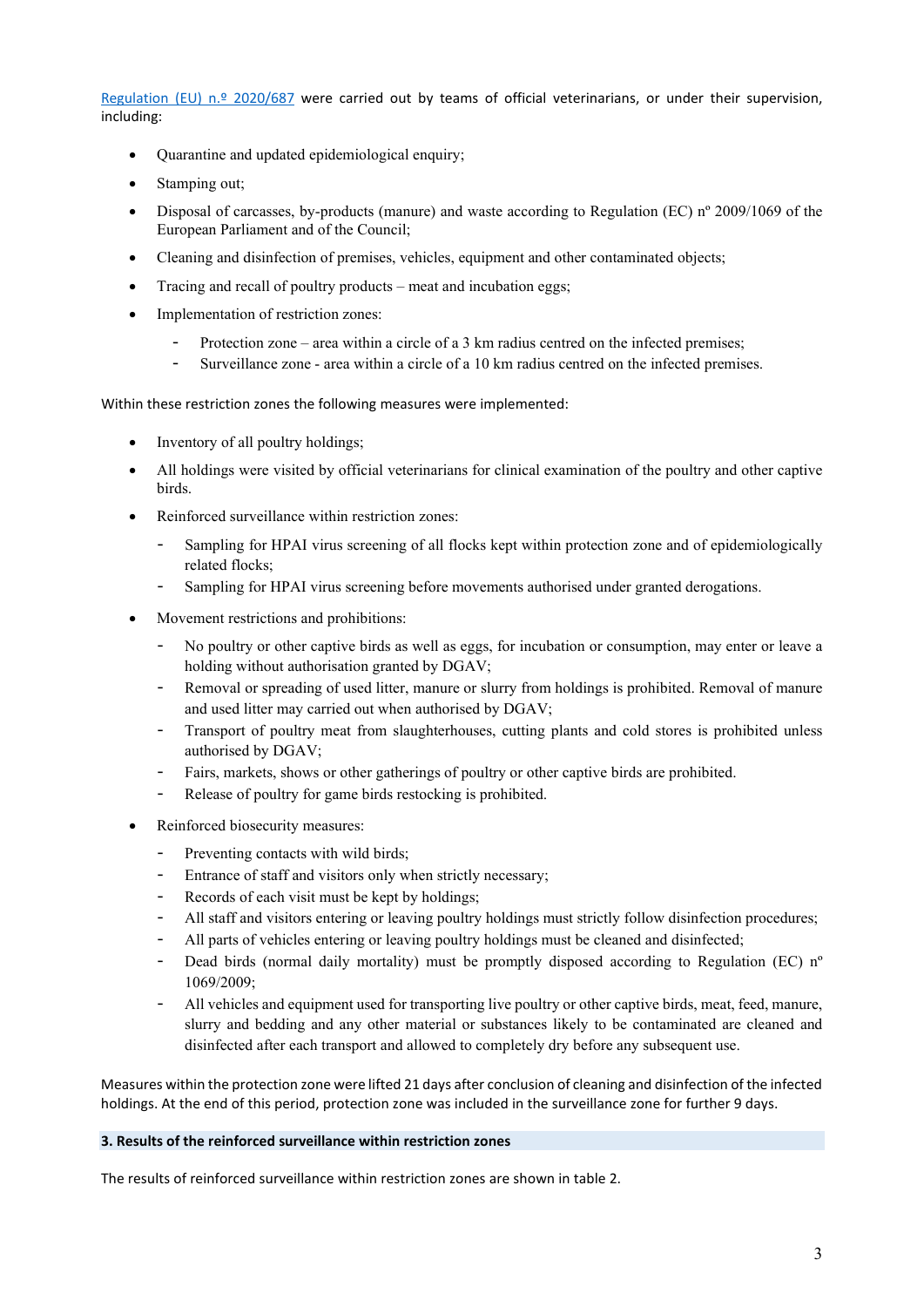| Surveillance type   | N° of tested holdings | N° of tested birds | N° positive holdings |
|---------------------|-----------------------|--------------------|----------------------|
| Clinical suspicions | 32                    | 479                |                      |
| Protection zone     | 69                    | 1975               | 5*                   |
| Surveillance zone   | 4                     | 1309               | 1*                   |
| Total               | $ 42\rangle$          | 3763               |                      |

\*Clinical suspicions in farms located within protection and surveillance zones All testing carried out in healthy poultry was negative.

#### **4. Surveillance programme and early warning system in poultry**

Portugal has been carrying out an avian influenza surveillance programme, including in poultry and wild birds, since 2003. This programme includes both active and passive surveillance according to rules foreseen in annex II to [Commission Delegated Regulation \(EU\) n.º2020/689](https://eur-lex.europa.eu/legal-content/EN/TXT/?uri=CELEX%3A02020R0689-20210421&qid=1653406795398) and in compliance with Chapter 1.4. and Articles 10.4.26. to 10.4.30. of the *Terrestrial Code.*

Poultry surveillance includes an early warning system, that is, notification and clinical as well as laboratory investigation of all disease suspicions and active surveillance. Until the end of 2021, poultry active surveillance was carried out according to annex I to Commission Decision nº. 2010/367 and was based on a representative sampling of holdings keeping the following poultry species and categories: chicken breeders, laying hens, free range laying hens, free range broilers, fattening turkeys, duck breeders, fattening ducks, ratites, gallinaceous game birds, waterfowl game birds and backyards flocks. Under this programme, chicken breeders, laying hens, free range laying hens and duck breeders were screened, by ELISA, twice a year and fattening ducks farms were tested two to three times a year, also by ELISA. Fattening turkeys and free-range broilers were screened by ELISA once a year and game birds, ratites and backyards flocks were tested, by RT-PCR, once a year. Programme's results for the last five years are shown on table 3.

| $No$ establishments tested  | 2017    |              | 2018           |              | 2019     |          | 2020    |                | 2021    |              | <b>Total</b> |              |
|-----------------------------|---------|--------------|----------------|--------------|----------|----------|---------|----------------|---------|--------------|--------------|--------------|
| by active surveillance      | negativ |              |                |              |          | positiv  | negativ | positiv        | negativ | positiv      | negativ      | positiv      |
|                             | e       | positive     | negative       | positive     | negative | e        | e       | e              | e       | e            | e            | e            |
| <b>Chicken breeders</b>     | 44      | $\mathbf{0}$ | 44             | $\theta$     | 42       | $\theta$ | 41      | $\mathbf{0}$   | 41      | $\mathbf{0}$ | 212          | $\mathbf{0}$ |
| Laying hens (including free |         |              |                |              |          |          |         |                |         |              |              |              |
| range LH)                   | 76      | $\mathbf{0}$ | 80             | $\mathbf{0}$ | 82       | $\theta$ | 95      | $\mathbf{0}$   | 91      | $\mathbf{0}$ | 424          | $\mathbf{0}$ |
| Free range broilers         | 62      | $\theta$     | 62             | $\theta$     | 61       | $\theta$ | 31      | $\mathbf{0}$   | 53      | $\theta$     | 269          | $\theta$     |
| <b>Fattening turkeys</b>    | 63      | $\theta$     | 61             | $\theta$     | 63       | $\theta$ | 50      | $\overline{0}$ | 62      | $\theta$     | 299          | $\theta$     |
| Ducks - Breeders and        |         |              |                |              |          |          |         |                |         |              |              |              |
| fattening                   | 15      | $\theta$     | 16             | $\theta$     | 14       | $\theta$ | 13      | $\Omega$       | 17      | $\theta$     | 75           | $\theta$     |
| <b>Ratites</b>              | 8       | $\Omega$     | $\overline{7}$ | $\theta$     | 3        | $\Omega$ | 3       | $\theta$       | 3       | $\theta$     | 24           | $\theta$     |
| Game birds - gallinaceous   |         |              |                |              |          |          |         |                |         |              |              |              |
| and waterfowl               | 44      | $\Omega$     | 37             | $\theta$     | 31       | $\theta$ | 29      | $\Omega$       | 32      | $\theta$     | 173          | $\theta$     |
| <b>Backyard flocks</b>      | 70      | $\Omega$     | 63             | $\theta$     | 54       | $\Omega$ | 41      | $\Omega$       | 58      | $\theta$     | 286          | $\Omega$     |
| <b>Total</b>                | 382     | $\mathbf{0}$ | 370            | $\mathbf{0}$ | 350      | 0        | 303     | $\bf{0}$       | 357     | $\bf{0}$     | 1762         | $\mathbf{0}$ |

Table 3 – Results of the annual surveillance of HPAI in domestic birds

Since January 2022, HPAI surveillance is risk based as foreseen in annex II to Commission Delegated Regulation (EU) nº 2020/689 and the objectives of the programme are:

- Early detection of highly pathogenic avian influenza (HPAI) in poultry;
- Early detection of HPAI in wild birds;
- Detection of HPAI in poultry species which generally do not show significant clinical signs;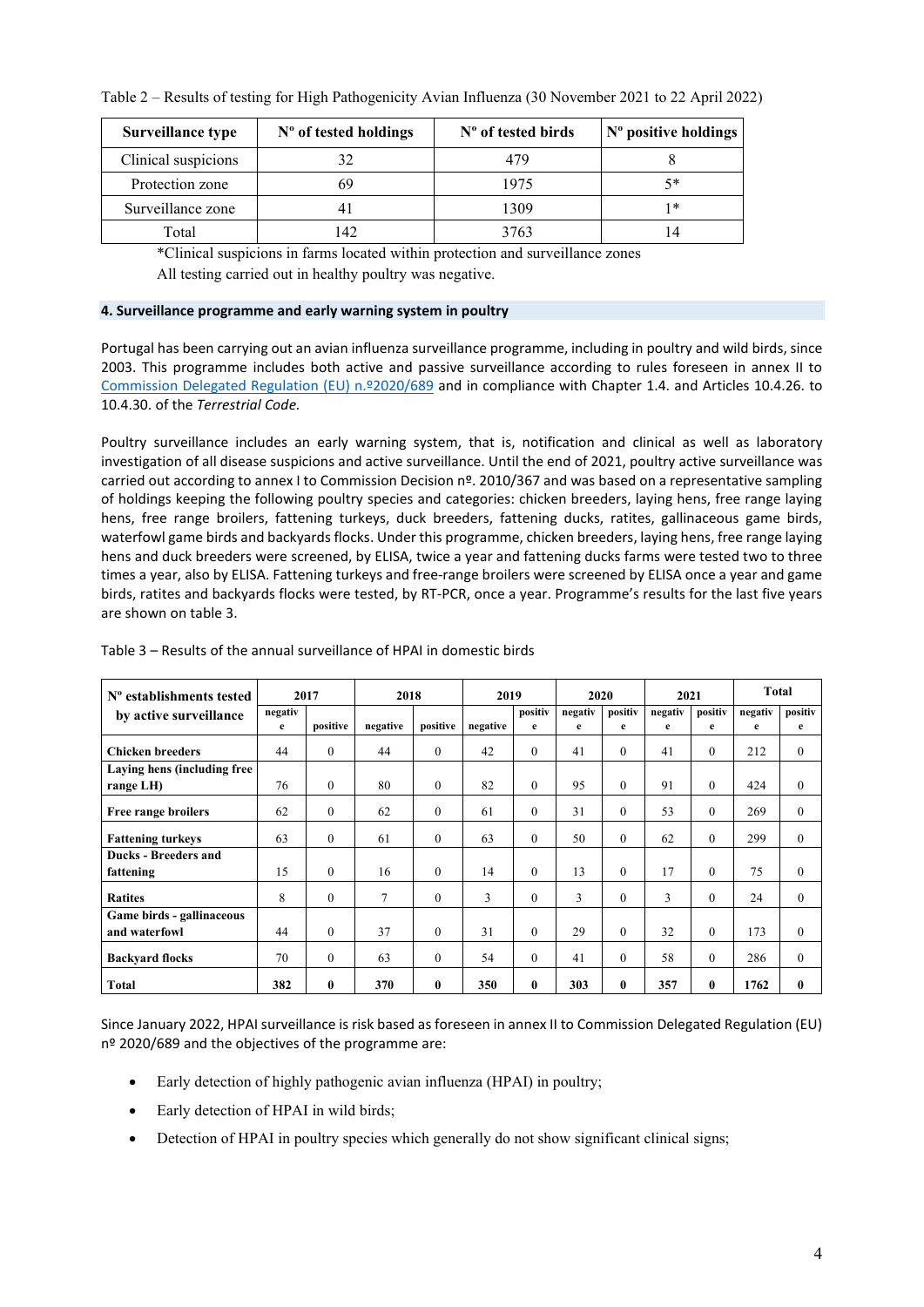- Detection of circulating low pathogenic avian influenza viruses (LPAIV) that may easily spread between poultry flocks in particular in areas with a high density of poultry establishments in view of their potential to mutate to HPAI in order to:
	- (a) identify clusters of infection with LPAIV; and
	- (b) monitor the risk of spread of LPAIV by movements of poultry and by fomites in certain production systems at risk.
- Contribution to increased knowledge on HPAI and LPAIV posing a potential zoonotic risk.

Since, as stated above, avian influenza is a notifiable disease, all suspicions of disease are within the scope of early detection of HPAI in poultry. The reporting of any sudden mortality increases in flocks or changes in production pattern, namely egg drop or marked decrease in feed and water consumption, is mandatory. Such reports are then thoroughly investigated by local veterinary services, including sampling, according to EFSA's recommendations, for avian influenza virus screening by RT-PCR. This sampling includes at least 5 dead birds and 20 oropharyngeal swabs as well as 20 cloacal swabs. In case of absence of mortality, only the swabs will be collected.

Under the new legislation, active surveillance is risk based and, therefore, all poultry holdings, keeping relevant poultry species and categories, located within areas of higher risk for avian influenza virus introduction are tested. Active surveillance is also carried out in the remaining Portuguese territory, namely in high poultry density areas, based on a representative sampling of poultry farms and considering an estimated prevalence of 5% and 95% CI or 99% CI, for Galliformes and Anseriformes, respectively.

In this new risk-based programme, the following poultry categories are included: breeding ducks, fattening ducks, waterfowl game birds, quails, laying hens, free range laying hens, fattening turkeys and gallinaceous game birds. All poultry will be tested by RT-PCR, except laying hens, including free range, and fattening turkeys which will be screened by serology (ELISA). Frequency of sampling will as follows:

- Laying hens (including free range) twice a year;
- Fattening turkeys once a year;
- Galliformes game birds once a year;
- Duck breeders twice a year;
- Fattening ducks  $-2$  to 3 times a year;
- Waterfowl game birds twice a year.

All sampling is carried out by official veterinarians, either at poultry farms or at slaughterhouses when flocks are slaughtered.

### **5. Wild bird surveillance**

Early detection of HPAI virus circulation among wild bird populations is included in the avian influenza surveillance programme.

The collection of samples from wild birds is performed mostly by official veterinarians of the local veterinary services, field workers of the Institute for Nature Conservation and Forestry, IP (ICNF), by special brigades of the National Republican Guard and Police Force and by the municipality veterinarians. Nature conservation organizations, bird ringing teams, hunters and ornithologists may also collaborate in the sample collection.

All mass mortality events of wild birds have to be notified to DGAV, either at central or local level. Personnel of the organizations involved (please see above) regularly carry out routine rounds in protected natural areas and in rural areas where dead wild birds can be found. Also, wounded, diseased and or dead wild birds entering wild bird rescue centres can be sampled.

Upon detection of dead or injured wild birds, local veterinary services are contacted, and sampling is carried out by official veterinarians. These samples are, either the whole dead wild bird, or oropharyngeal and cloacal swabs. The local services are responsible for the delivery of samples to the NRL, where testing by RT-PCR is performed.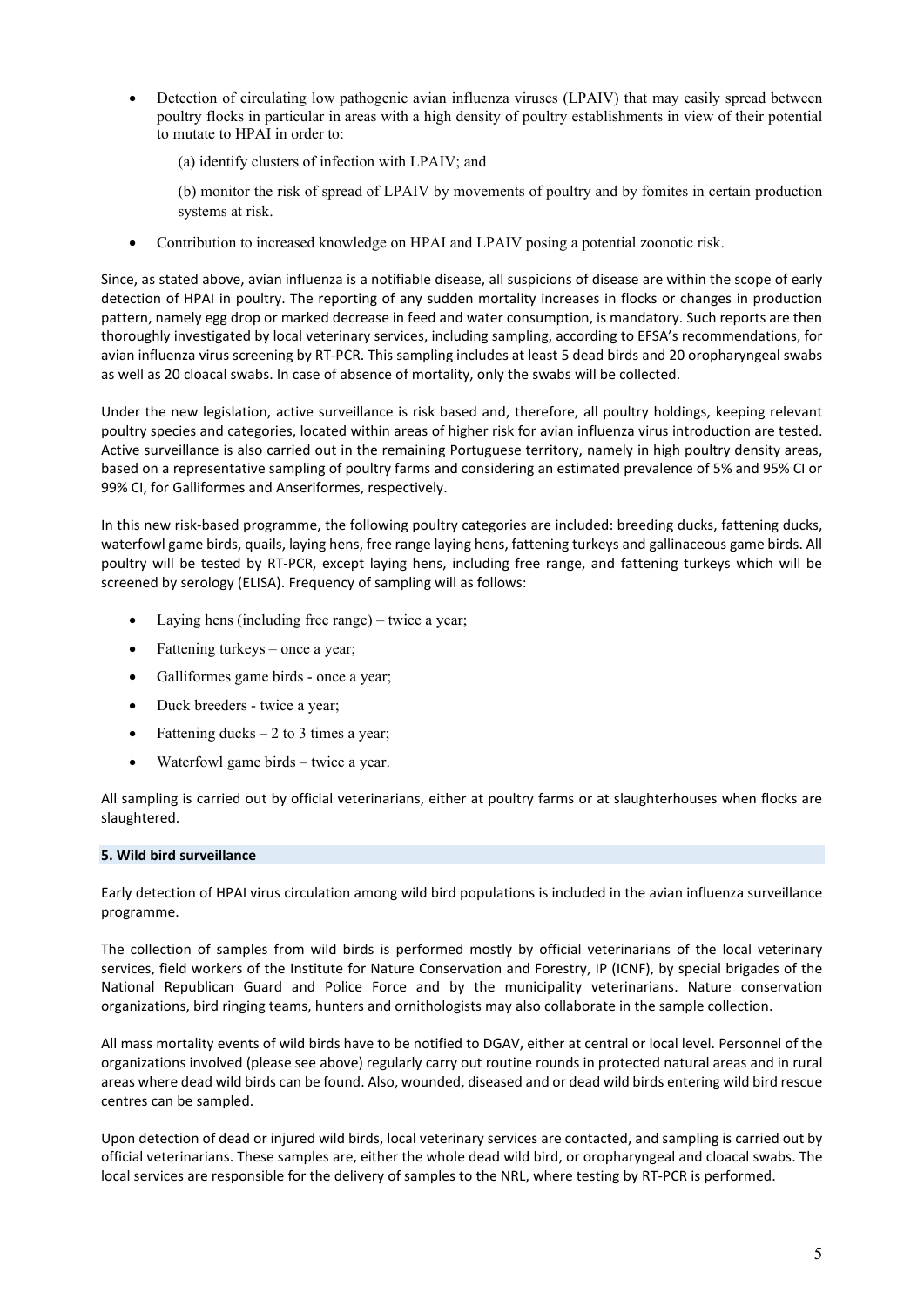Recently, DGAV and ICNF developed an application for the reporting of dead wild animals, called ANIMAS, accessible to the public at [https://animas.icnf.pt/.](https://animas.icnf.pt/) Reports registered by the public on ANIMAS, including dead wild birds, are subsequently evaluated by DGAV and, if necessary, sampling of these birds is carried out by official veterinarians.

Until January 2022, only one case of HPAI infection in wild birds had been detected in Portugal: a grey heron (*Ardea cinerea*), found dead at Loulé, Algarve in January 2017 which tested positive for H5N8.

In 2022, the first outbreak of H5N1 HPAI in wild birds was confirmed in ducks (*Cairina moschata*) in Vila Nova da Barquinha on 10 January. Since then, five additional outbreaks in wild birds were detected and outbreaks details are shown in Annex III.

A map of the location of the outbreaks is shown in Annex IV.

Besides these outbreaks, between 1 December 2021 and 24 May 2022, 166 wild birds, corresponding to 282 samples, were tested, by RT-PCR, under the avian surveillance programme as shown in Annex V.

### **6. Measures implemented to maintain freedom**

Apart from enforcing national and European legislation and after risk assessment, additional measures, including biosecurity procedures, aimed at preventing outbreaks of avian influenza in poultry and other kept birds are determined by DGAV through publication of Edicts and Notices. Currently Edict <sup>o</sup>19 and Notice n<sup>o</sup> 18 are in force.

Furthermore, an [avian influenza dedicated page on DGAV webportal](https://www.dgav.pt/animais/conteudo/animais-de-producao/aves-de-capoeira/saude-animal/doencas-das-aves/gripe-aviaria/) containing relevant information for stakeholders and the public is continuously updated and, in case of confirmation of outbreaks, press releases and edicts are also publicised on DGAV main webpage.

Regular information and awareness meetings with poultry industry stakeholders are also carried out, with an emphasis on HPAI preventive measures and a Biosecurity [Manual for Poultry Holdings](https://www.dgav.pt/wp-content/uploads/2021/10/Web_Manual-de-Biosseguranca_Avicultura.pdf) was developed by poultry industry associations in collaboration with DGAV.

All imports of poultry, poultry products and by-products are carried out according to provisions of Chapter 10.4. of the *Terrestrial Code* as well as according to [Commission Delegated Regulation nº 692/2020](https://eur-lex.europa.eu/legal-content/EN/TXT/?uri=CELEX%3A02020R0692-20220120&qid=1653407116097) and Commission [Implementing Regulation nº 2021/404.](https://eur-lex.europa.eu/legal-content/EN/TXT/?uri=CELEX%3A02021R0404-20211210&qid=1653407177263) Intra-EU trade of the aforementioned commodities is carried out as foreseen in [Commission Delegated Regulation n.º 2020/688,](https://eur-lex.europa.eu/legal-content/EN/TXT/?uri=CELEX%3A02020R0688-20210927&qid=1653407076018) [Regulation nº. 853/2004](https://eur-lex.europa.eu/legal-content/EN/TXT/?uri=CELEX%3A02004R0853-20211028&qid=1653407215342) of the European Parliament and of the Council, [Regulation n.º 1069/2009](https://eur-lex.europa.eu/legal-content/EN/TXT/?uri=CELEX%3A02009R1069-20191214&qid=1653407264195) of the European Parliament and of the Council and Regulation n.º [142/2011](https://eur-lex.europa.eu/search.html?DTA=2011&SUBDOM_INIT=ALL_ALL&DB_TYPE_OF_ACT=regulation&DTS_SUBDOM=ALL_ALL&typeOfActStatus=REGULATION&DTS_DOM=ALL&lang=pt&type=advanced&qid=1653408240869&DTN=0142) of the European Parliament and of the Council.

#### **7. Conclusion**

Considering that:

- High pathogenicity avian influenza is a notifiable disease in Portugal;
- All outbreaks of high pathogenicity avian influenza were handled according to Commission Delegated Regulation nº 2020/687;
- Control measures for all poultry outbreaks included stamping out and cleaning and disinfection of affected holdings according to procedures approved by DGAV on the dates shown in table 1 and that the last such date is 16 April 2022;
- More than 28 days have elapsed since the end of the cleaning and disinfection of the premises affected by the last outbreak as prescribed in Article 10.4.6. of the Terrestrial Code;
- Surveillance has been carried out in accordance with Articles 10.4.26 to 10.4.30. of the Terrestrial Code;
- Commodities are imported in accordance with Articles 10.4.7 to 10.4.22. of the Terrestrial Code; and
- There are ongoing awareness programmes on HPAI regarding notification of suspicion of disease and to disseminate information concerning preventive measures.

**The Delegate of Portugal to the OIE declares that the country complies with the requirements for a country free from infection with high pathogenicity avian influenza viruses (HPAI) in poultry as of 22 April 2022, in accordance with Chapter 1.6. and Article 10.4.6. of the** *Terrestrial Code* **(2021) and consistent with the information provided to the OIE-WAHIS system.**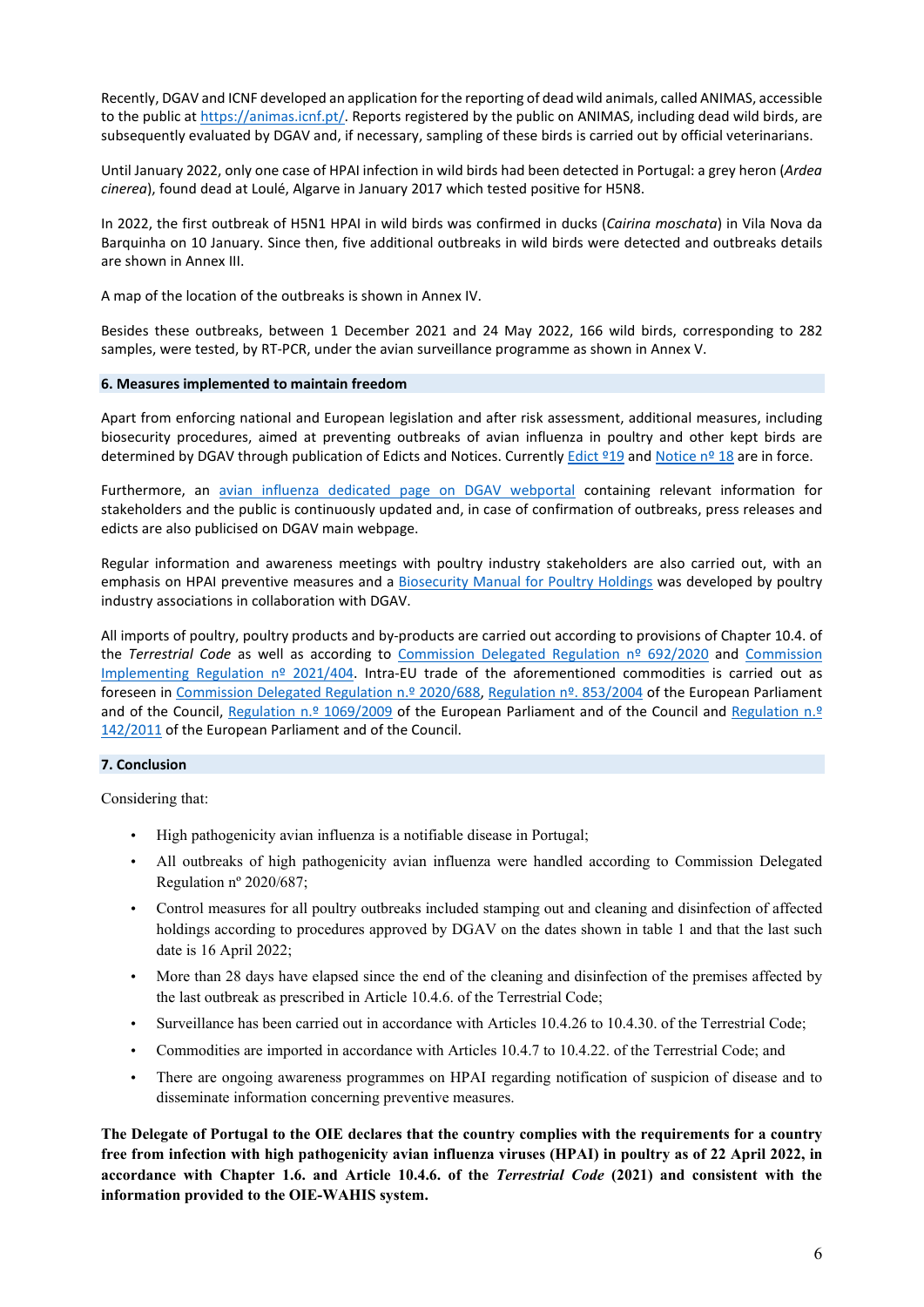### **Annex I**

Statement to be included in the self-declaration document.

I, the undersigned, Dr. Susana Guedes Pombo, Delegate of Portugal to the World Organisation for Animal Health (OIE), take responsibility for the self-declaration of freedom from highly pathogenic avian influenza (HPAI) in accordance with the provisions of Article 10.4.6. of the OIE *Terrestrial Animal Health Code.*

# DISCLAIMER

The OIE, after performing an administrative and technical screening of a self-declaration concerning the diseasefree status of a country, a zone or compartment ("self-declaration"), as described in the standard operating proceduresforself-declarations, reservesthe right to publish or not the self- declaration on its website. There shall be no right of appeal from this decision or any recourse of any kind.

The publication by the OIE of self-declaration on its website does not reflect the official opinion of the OIE. Responsibility for the information contained in a self-declaration lies entirely with the OIE Delegate of the Member concerned.

Neither the OIE nor any person acting on its behalf may be held responsible for:

- (i) Any errors, inaccuracies or omissions in the content of a self-declaration,
- (ii) The use which may be made of the information contained in a self-declaration;

(iii) Any direct or indirect consequences of any nature arising from or relating to the use of the information contained in a self-declaration.

Drawn up on 24 May 2022 Signature of the Delegate:



Dr. Susana Guedes Pombo Chief Veterinary Officer - Portugal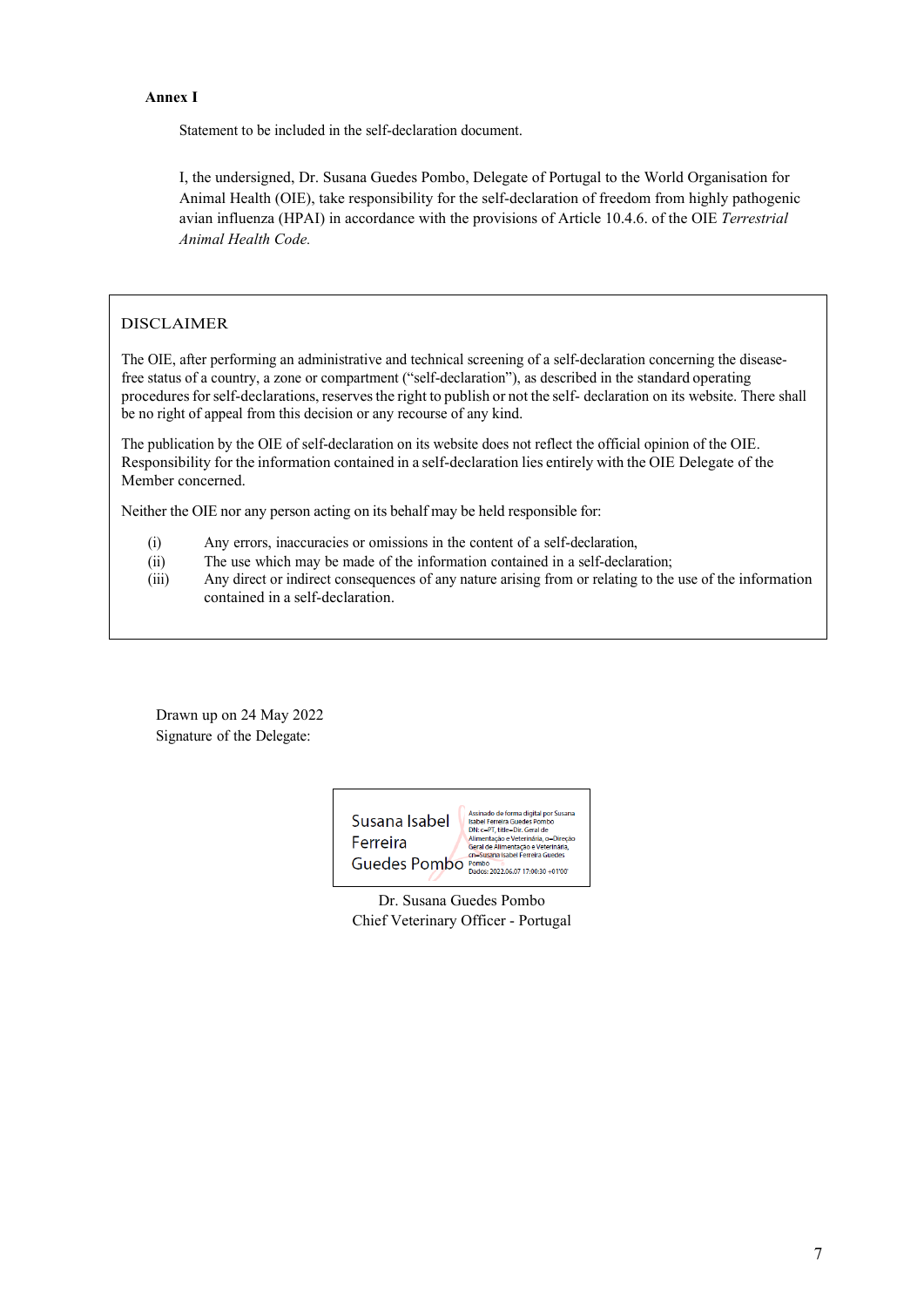

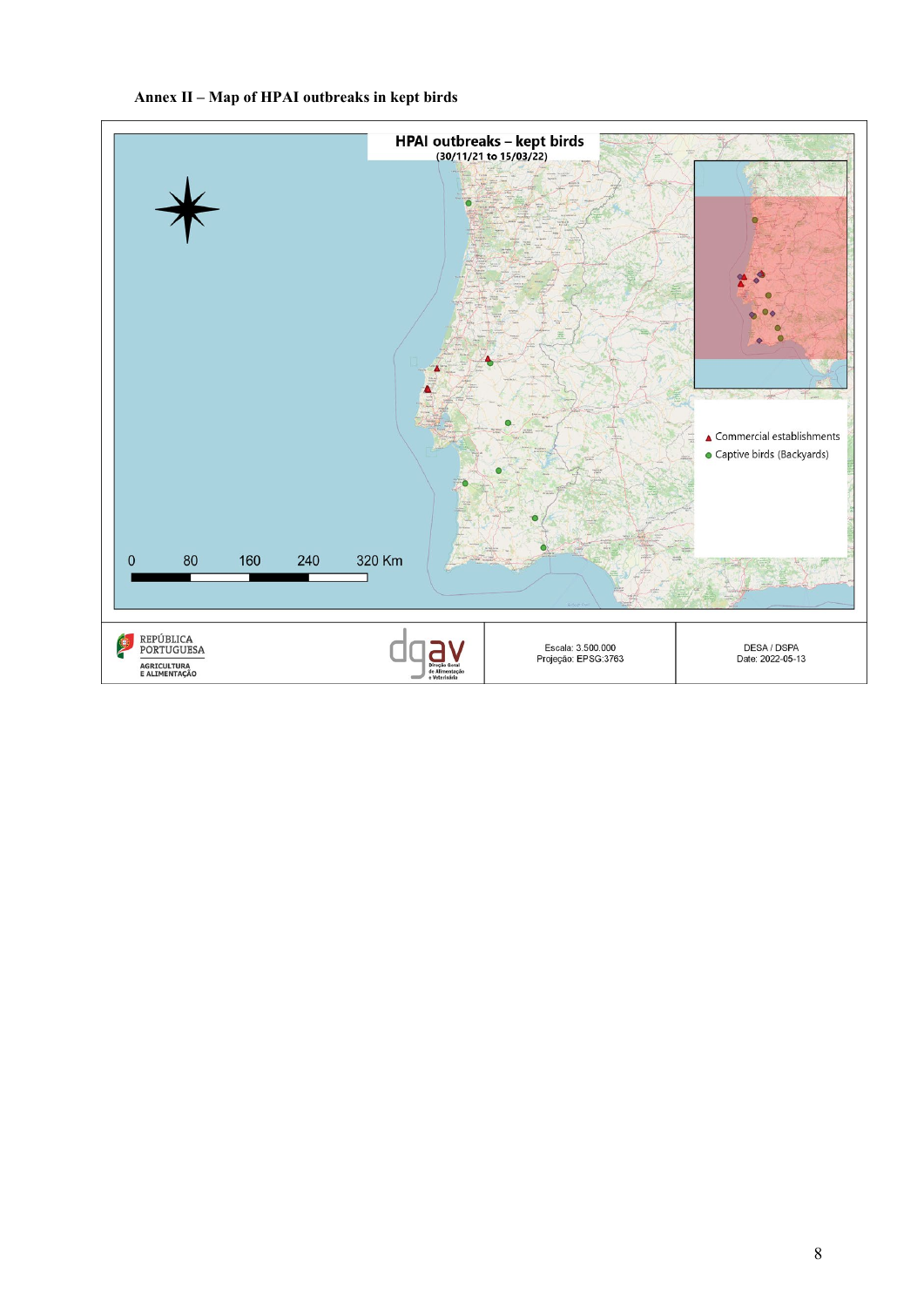**Annex III:** Outbreaks of Highly Pathogenic Avian Influenza in wild birds in Portugal, from November 2021 to March 2022

| Outbreak<br>$n^{\circ}$ | <b>OIE-WAHIS</b><br>report ID | OIE-<br><b>WAHIS</b><br>outbreak<br>$n^{\circ}$ | Municipality              | <b>HPAI</b><br>confirmation<br>date | <b>Virus</b><br>subtype | $No$ susceptible birds                                           | <b>Species</b>                                   |
|-------------------------|-------------------------------|-------------------------------------------------|---------------------------|-------------------------------------|-------------------------|------------------------------------------------------------------|--------------------------------------------------|
| 3B/GAAP                 | FUR 153546                    | ob 95362                                        | Vila Nova da<br>Barquinha | 10/01/2022                          | H5N1                    | 3 (found dead) within<br>surveillance zone of<br>outbreak 3/GAAP | Barbary ducks<br>(Cairina<br>moschata)           |
| 4B/GAAP                 | FUR 153577                    | ob 95717                                        | Santiago do<br>Cacém      | 17/01/2022                          | H5N1                    |                                                                  | Greylag goose<br>( <i>Anser anser</i> )          |
| 5/GAAP                  | FUR 15396                     | ob 94970                                        | Alpiarça                  | 04/01/2022                          | H5N1                    | 3 tested<br>(about 100 birds, 15<br>found dead)                  | Greylag goose<br>(Anser anser)                   |
| 6/GAAP                  | FUR 153604                    | ob 95957                                        | Peniche                   | 10/01/2022                          | H5N1                    | 2 (found dead)                                                   | Yellow-legged-<br>gull<br>(Larus<br>michahellis) |
| 9/GAAP                  | FUR 154461                    | ob 98600                                        | <b>Silves</b>             | 25/02/2022                          | H5N1                    | 1 (injured)                                                      | White stork<br>(Ciconia ciconia)                 |
| 12/GAAP                 | FUR 154504                    | ob 98738                                        | Beja                      | 10/03/2022                          | H5N1                    | 1 (found dead)                                                   | Eurasian jay<br><i>(Garrulus</i><br>glandarius)  |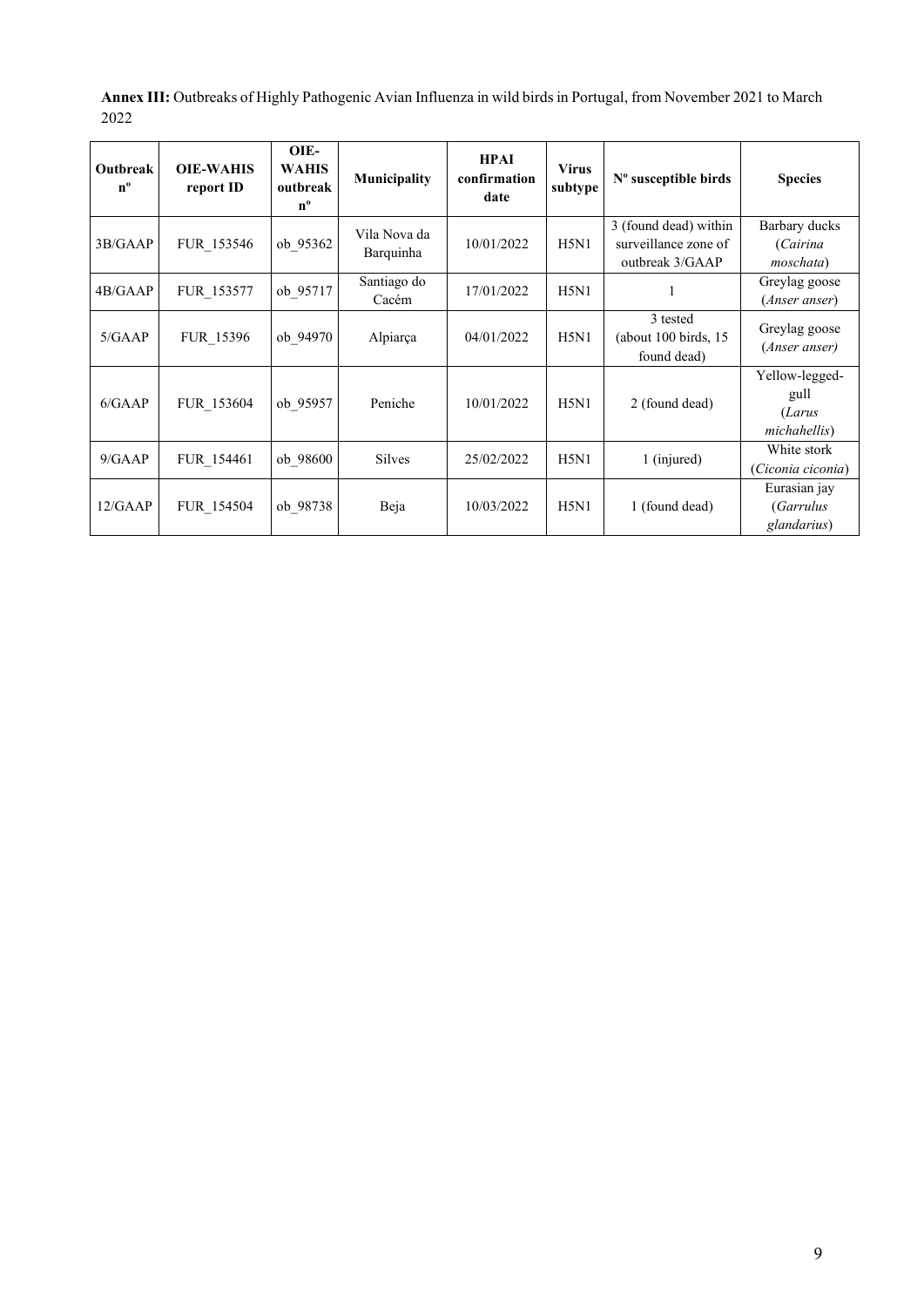# **Annex IV - Map of HPAI outbreaks in wild birds**